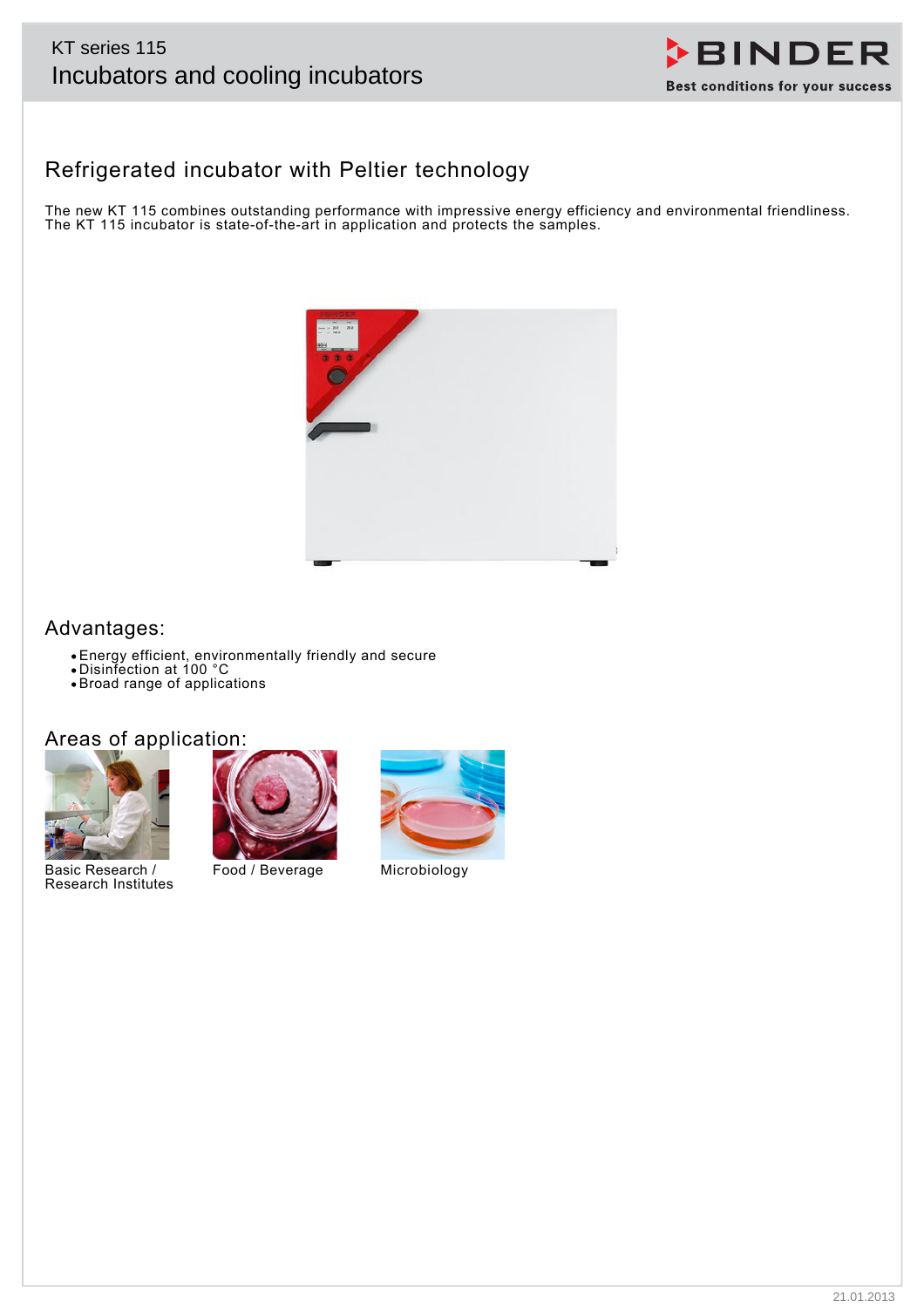

| <b>Customer benefits</b>             |                                                                                                                                                                                   | DBINDER<br>Best conditions for your success                                                                                                                                                                                                                                                      |
|--------------------------------------|-----------------------------------------------------------------------------------------------------------------------------------------------------------------------------------|--------------------------------------------------------------------------------------------------------------------------------------------------------------------------------------------------------------------------------------------------------------------------------------------------|
|                                      |                                                                                                                                                                                   |                                                                                                                                                                                                                                                                                                  |
| <b>Features</b>                      | <b>Customer benefits</b>                                                                                                                                                          | <b>Characteristics</b>                                                                                                                                                                                                                                                                           |
| APT.line™<br>Technology              | • Rapid and constant growth of<br>microorganisms<br>• Reliable and reproducable<br>incubation results even under full<br>load                                                     | APT.line™ for maximum precision<br>• Horizontal airflow on both sides for<br>homogeneous temperature distribution<br>• Temperature setting with an accuracy of a tenth<br>of a degree<br>• Long-term stability of conditions<br>. High standard according to DIN 12880 (27-point<br>measurement) |
| Disinfection and<br>Cleaning         | • Reduced risk of contamination<br>• Simple and fast cleaning<br>• Maximum occupational safety                                                                                    | • Disinfection routine at 100 °C<br>· High-quality stainless steel inner chamber<br>• Easily removable elements, no permanent fixtures                                                                                                                                                           |
| Interior<br><b>Chamber Design</b>    | • More specimen storage with the<br>same chamber volume<br>• Minimal operating costs                                                                                              | • High energy efficiency<br>. Very tight door closure with 2-point door closure<br>• Low heat dissipation due to 60 mm insulation<br>· Inner glass door<br>• Condensation-free interior chamber                                                                                                  |
| Cooling and<br><b>Heating System</b> | • Energy efficient<br>• Environmentally friendly and secure<br>(no refrigerant)<br>• Short heating up times<br>• High maximum of temperature of<br>100 °C                         | . Peltier cooling unit for finely controlled cooling<br>up to 4 °C<br>• Powerful conventional heating                                                                                                                                                                                            |
| Controller Input                     | • User-friendly input<br>• Protection against accidental or<br>unauthorized settings<br>• The most important parameters at a<br>glance (e.g. temperature set and<br>actual value) | • Pushbutton/rotary knob<br>• Key lock and password for access protection<br>• Monochrome LCD monitor (5.7 inch)                                                                                                                                                                                 |
| Accessories and<br>Service           | • Broad range of applications<br>. BINDER INDIVIDUAL for<br>customer-specific solutions<br>• Worldwide BINDER Service                                                             | • A variety of options: Access ports, shaker<br>platform, interior power socket, outputs, shelves,<br>door heating, interior lighting<br>• Data Logger Kits<br>• Communication and documentation<br>APT-COM <sup>TM</sup> software<br>· Worldwide service network                                |
|                                      |                                                                                                                                                                                   |                                                                                                                                                                                                                                                                                                  |
|                                      |                                                                                                                                                                                   |                                                                                                                                                                                                                                                                                                  |
|                                      |                                                                                                                                                                                   |                                                                                                                                                                                                                                                                                                  |
|                                      | BINDER GmbH PO Box 102 D-78502 Tuttlingen Address: Im Mittleren Ösch 5 D-78532 Tuttlingen, Germany                                                                                | 21.01.2013<br>Contact: Phone: +49 (0) 7462/2005-0   Fax: +49 (0) 7462/2005-100   info@binder-world.com   www.binder-world.com                                                                                                                                                                    |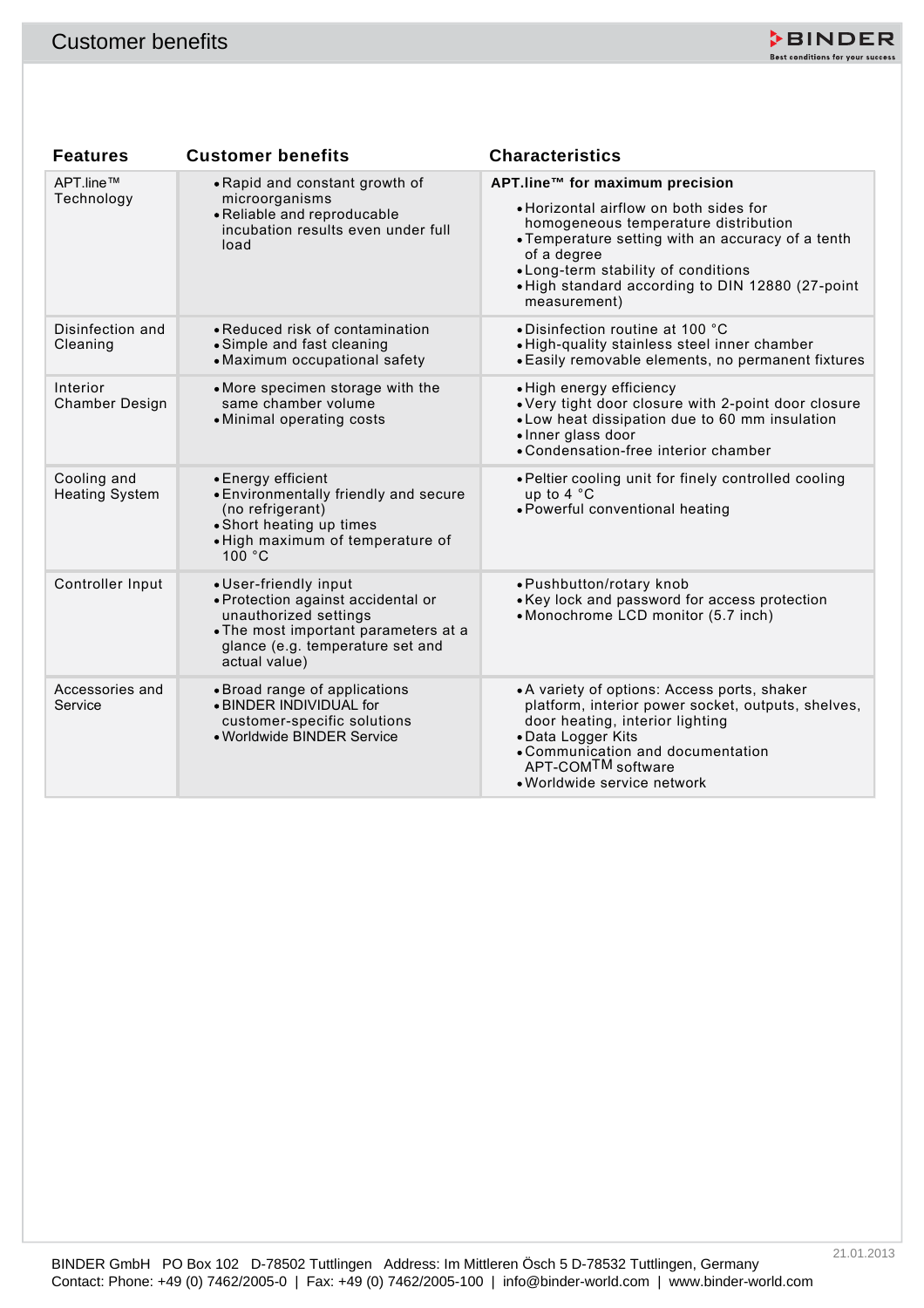

- APT.line™ preheating chamber technology with Peltier cooling system and tubular heater
- Electronically controlled temperature range 4 °C to 100 °C
- BINDER controller with monochrome 5.7 inch LCD monitor and
	- Pushbutton/rotary knob
	- Easy-to-read menu guidance
	- Variable programming options
	- 100 programs with 2 GB internal memory
	- Weekday programming
	- USB port for easy data transfer
- Independent temperature safety device class 3.1 (DIN 12880) with visual and audio alarm
- Ethernet interface for communication software APT-COM™ DataControlSystem
- Inner glass door made of safety glass
- 2 stainless steel shelves
- Units are stackable
- BINDER test confirmation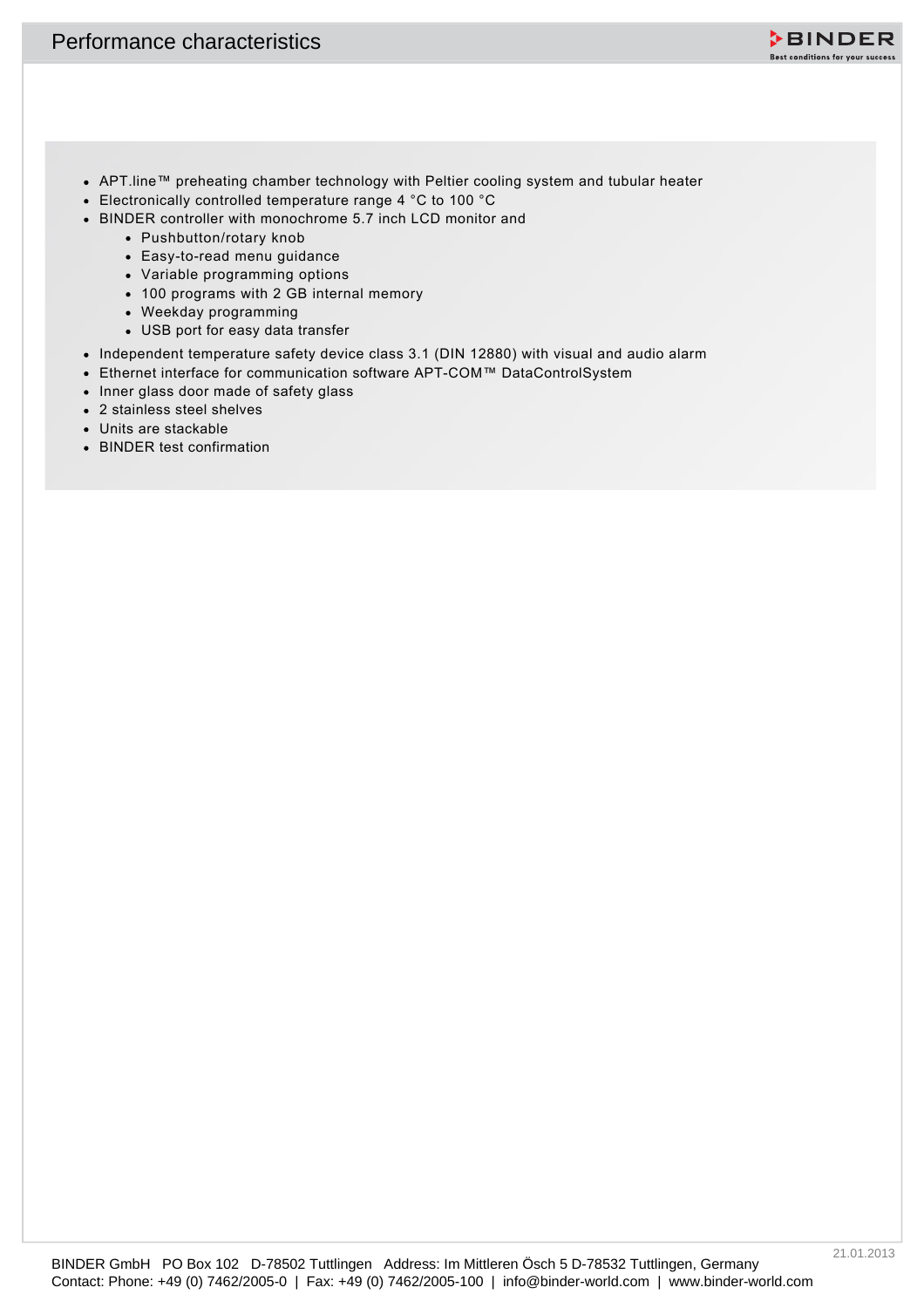

#### **KT 115**

| Exterior dimensions                                          |     |
|--------------------------------------------------------------|-----|
| Width (mm)                                                   | 860 |
| Height (incl. feet) (mm)                                     | 715 |
| Depth (plus door handle, I-panel and connection 100 mm) (mm) | 720 |
| Wall clearance, rear (mm)                                    | 100 |
| Wall clearance, side (mm)                                    | 240 |
| Number of doors (ea.)                                        | 1   |
| Inner glass door(s) $(ea.)$                                  |     |



| Interior dimensions          |     |
|------------------------------|-----|
| Width (mm)                   | 600 |
| Height (mm)                  | 480 |
| Depth (mm)                   | 355 |
| Interior volume (I)          | 102 |
| Racks (number standard/max.) | 2/6 |
| Load per rack (kg)           | 40  |
| Permitted total load (kg)    | 120 |
| Weight (empty) (kg)          | 88  |

| <b>KT 115</b>                                                |              | <b>Energy efficiency</b>                                                       |
|--------------------------------------------------------------|--------------|--------------------------------------------------------------------------------|
| <b>Exterior dimensions</b>                                   |              | 200                                                                            |
| Width (mm)                                                   | 860          | Median energy consumption (W)<br>160                                           |
| Height (incl. feet) (mm)                                     | 715          | 100                                                                            |
| Depth (plus door handle, I-panel and connection 100 mm) (mm) | 720          | 60                                                                             |
| Wall clearance, rear (mm)                                    | 100          | ø<br>26 <sup>4</sup> O<br>87 °C<br>Median energy consumption of KB 115 (3) and |
| Wall clearance, side (mm)                                    | 240          | KT 116 (") at est temperatures of 26 °O and 87 °O                              |
| Number of doors (ea.)                                        | $\mathbf{1}$ |                                                                                |
| Inner glass door(s) (ea.)                                    | $\mathbf{1}$ |                                                                                |
| Interior dimensions                                          |              |                                                                                |
| Width (mm)                                                   | 600          |                                                                                |
| Height (mm)                                                  | 480          |                                                                                |
| Depth (mm)                                                   | 355          |                                                                                |
| Interior volume (I)                                          | 102          |                                                                                |
| Racks (number standard/max.)                                 | 2/6          |                                                                                |
| Load per rack (kg)                                           | 40           |                                                                                |
| Permitted total load (kg)                                    | 120          |                                                                                |
| Weight (empty) (kg)                                          | 88           |                                                                                |
| Temperature data                                             |              |                                                                                |
| Temperature range (°C) 1)                                    | $4 - 100$    |                                                                                |
| Temperature variation                                        |              |                                                                                |
| at 4 $^{\circ}$ C ( $\pm$ $^{\circ}$ K)                      | 0,3          |                                                                                |
| at 25 °C $(\pm$ °K)                                          | 0,1          |                                                                                |
| at 37 °C $(\pm$ °K)                                          | 0,3          |                                                                                |
| Temperature fluctuation max. (± K)                           | 0,1          |                                                                                |
| Recovery time after door was opened for 30 sec 2)            |              |                                                                                |
| at $4 °C$ (min.)                                             | $\bf 8$      |                                                                                |
| at 25 $°C$ (min.)                                            | $\mathbf{1}$ |                                                                                |
| at 37 °C (min.)                                              | $\mathbf{1}$ |                                                                                |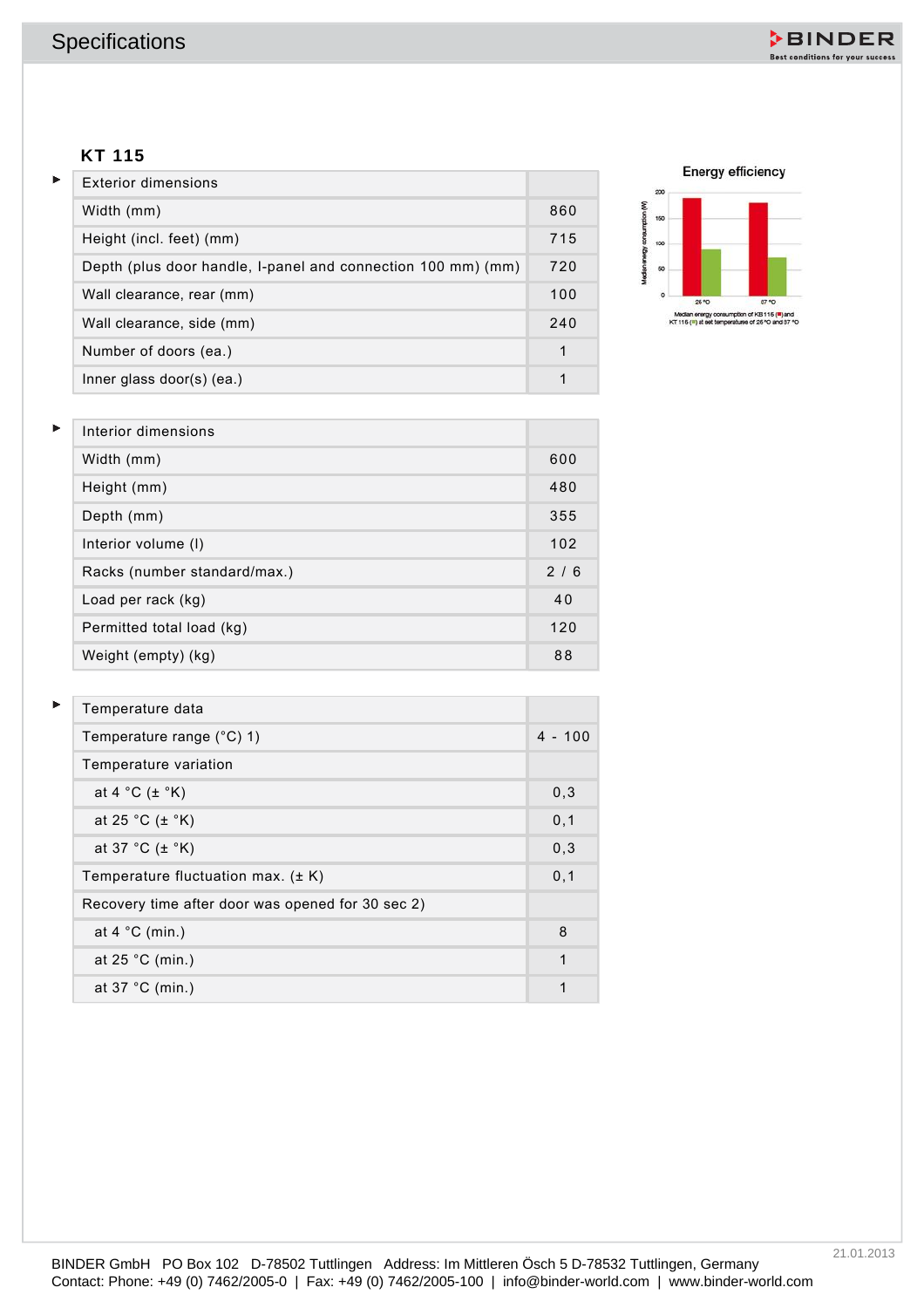

## **KT 115**

|   | <b>Specifications</b>                |                     |                                                                                                                                                                                                                       | ≯BINDER<br>Best conditions for your success |
|---|--------------------------------------|---------------------|-----------------------------------------------------------------------------------------------------------------------------------------------------------------------------------------------------------------------|---------------------------------------------|
|   | <b>KT 115</b>                        |                     |                                                                                                                                                                                                                       |                                             |
| Þ | Electrical data                      |                     |                                                                                                                                                                                                                       |                                             |
|   | IP protection class acc. to EN 60529 | <b>IP 20</b>        |                                                                                                                                                                                                                       |                                             |
|   | Voltage (± 10%) 50/60 Hz (V)         | 200-240, 1 N $\sim$ |                                                                                                                                                                                                                       |                                             |
|   | Nominal power (kW)                   | 0,7                 |                                                                                                                                                                                                                       |                                             |
|   | Energy consumption 3)                |                     |                                                                                                                                                                                                                       |                                             |
|   | at 4 $^{\circ}$ C (W)                | 250                 |                                                                                                                                                                                                                       |                                             |
|   | at 25 $^{\circ}$ C (W)               | 90                  |                                                                                                                                                                                                                       |                                             |
|   | at 37 °C (W)                         | 75                  |                                                                                                                                                                                                                       |                                             |
|   |                                      |                     |                                                                                                                                                                                                                       |                                             |
|   |                                      |                     |                                                                                                                                                                                                                       |                                             |
|   |                                      |                     | BINDER GmbH PO Box 102 D-78502 Tuttlingen Address: Im Mittleren Ösch 5 D-78532 Tuttlingen, Germany<br>Contact: Phone: +49 (0) 7462/2005-0   Fax: +49 (0) 7462/2005-100   info@binder-world.com   www.binder-world.com | 21.01.2013                                  |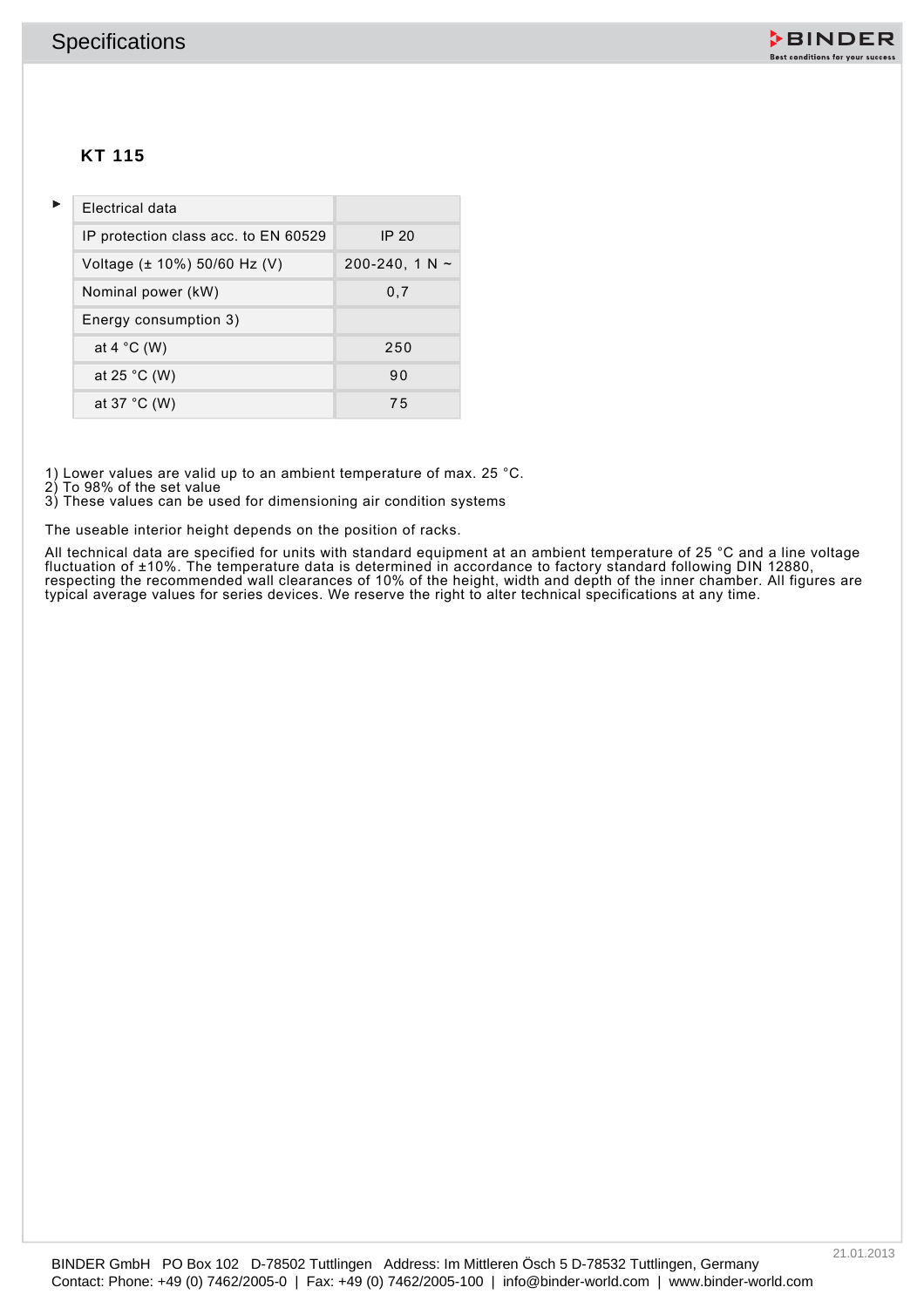





#### **Numerous access ports**

For introducing external measuring instruments into the chamber, access ports with silicone plugs in various diameters: 10, 30, 50, 100 mm



#### **BINDER Data Logger Kits**

For independent recording of temperature data.

The tailored product solution contains helpful accessories from mounting the logger to the BINDER unit to cable access assistance to the sensor mount.



#### **Shaker platform**

The stable shelf with additional mount is suitable for the operation of shakers.